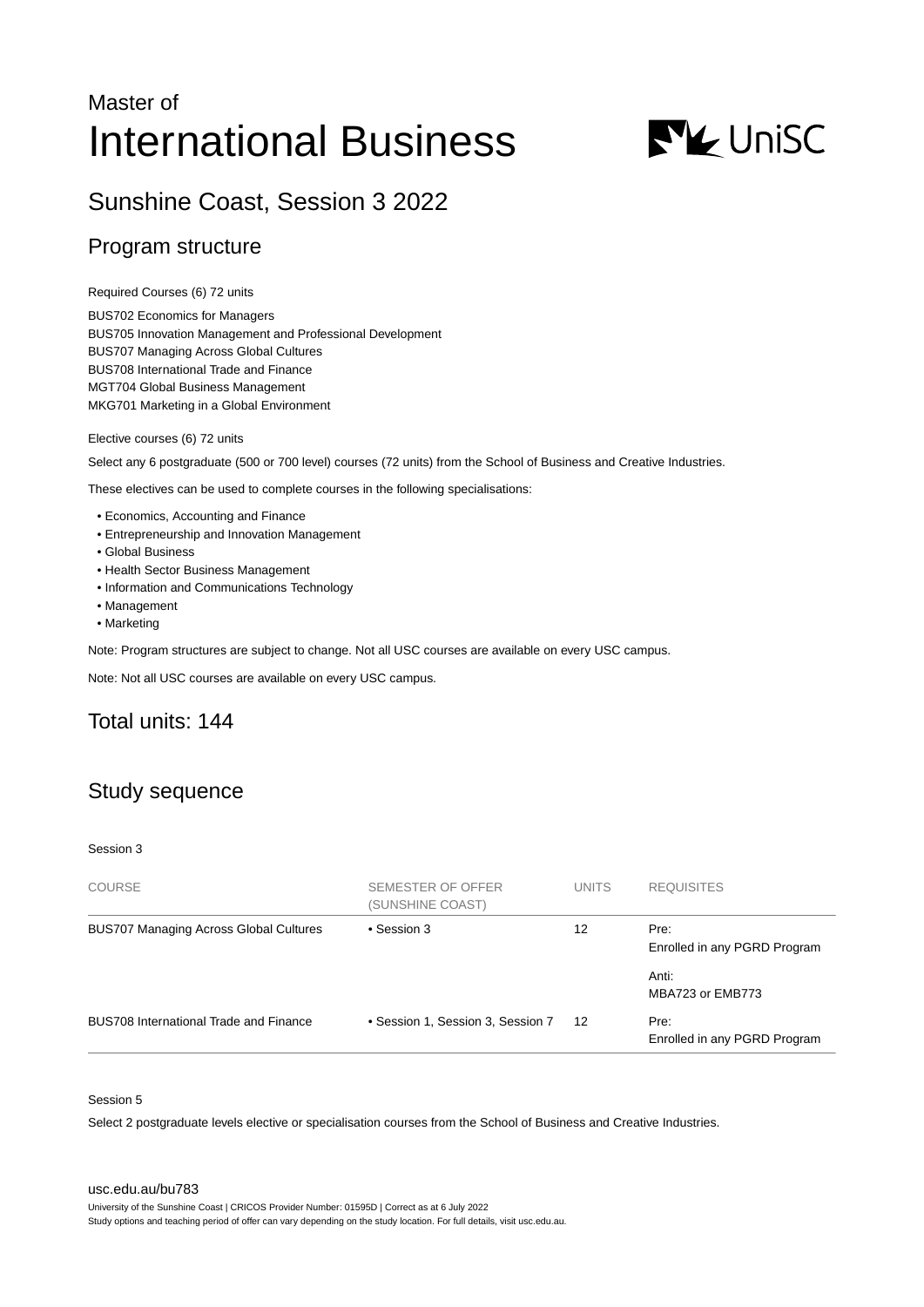#### Session 6

| <b>COURSE</b>                            | <b>SEMESTER OF OFFER</b><br>(SUNSHINE COAST) | <b>UNITS</b> | <b>REQUISITES</b>                                                                                                                                                          |
|------------------------------------------|----------------------------------------------|--------------|----------------------------------------------------------------------------------------------------------------------------------------------------------------------------|
| <b>BUS702 Economics for Managers</b>     | • Session 6                                  | 12           | Pre:<br>Enrolled in any PGRD Program<br>or (enrolled in Program SC410,<br>SC411, SC425, SC404 or<br>SC405) and 280 units<br>completed towards either of<br>these Programs) |
|                                          |                                              |              | Anti:<br>MBA708 or EMB758                                                                                                                                                  |
| <b>MGT704 Global Business Management</b> | • Session 6                                  | 12           | Pre:<br>Enrolled in any PGRD Program                                                                                                                                       |

#### Session 2

| <b>COURSE</b>                                                | SEMESTER OF OFFER<br>(SUNSHINE COAST) | <b>UNITS</b> | <b>REQUISITES</b>                    |
|--------------------------------------------------------------|---------------------------------------|--------------|--------------------------------------|
| BUS705 Innovation Management and<br>Professional Development | • Session 2, Session 7                | 12           | Pre:<br>Enrolled in any PGRD Program |
|                                                              |                                       |              | Anti:<br>MBA701 or EMB751            |

#### PLUS select 1 postgraduate level elective or specialisation course from the School of Business and Creative Industries.

| Session 3                                |                                       |              |                                      |
|------------------------------------------|---------------------------------------|--------------|--------------------------------------|
| <b>COURSE</b>                            | SEMESTER OF OFFER<br>(SUNSHINE COAST) | <b>UNITS</b> | <b>REQUISITES</b>                    |
| MKG701 Marketing in a Global Environment | • Session 1, Session 3                | 12           | Pre:<br>Enrolled in any PGRD Program |
|                                          |                                       |              | Anti:<br>MBA702 and MBA726           |
|                                          |                                       |              |                                      |

PLUS select 1 postgraduate level electives or specialisation courses from the School of Business and Creative Industries.

Session 5

Select 2 postgraduate level electives or specialisation courses from the School of Business and Creative Industries.

This is an accelerated study sequence

Session 3

| <b>COURSE</b>                                 | SEMESTER OF OFFER<br>(SUNSHINE COAST) | <b>UNITS</b> | <b>REQUISITES</b>                    |
|-----------------------------------------------|---------------------------------------|--------------|--------------------------------------|
| <b>BUS707 Managing Across Global Cultures</b> | $\bullet$ Session 3                   | 12           | Pre:<br>Enrolled in any PGRD Program |

#### [usc.edu.au/bu783](https://www.usc.edu.au/bu783)

University of the Sunshine Coast | CRICOS Provider Number: 01595D | Correct as at 6 July 2022 Study options and teaching period of offer can vary depending on the study location. For full details, visit usc.edu.au.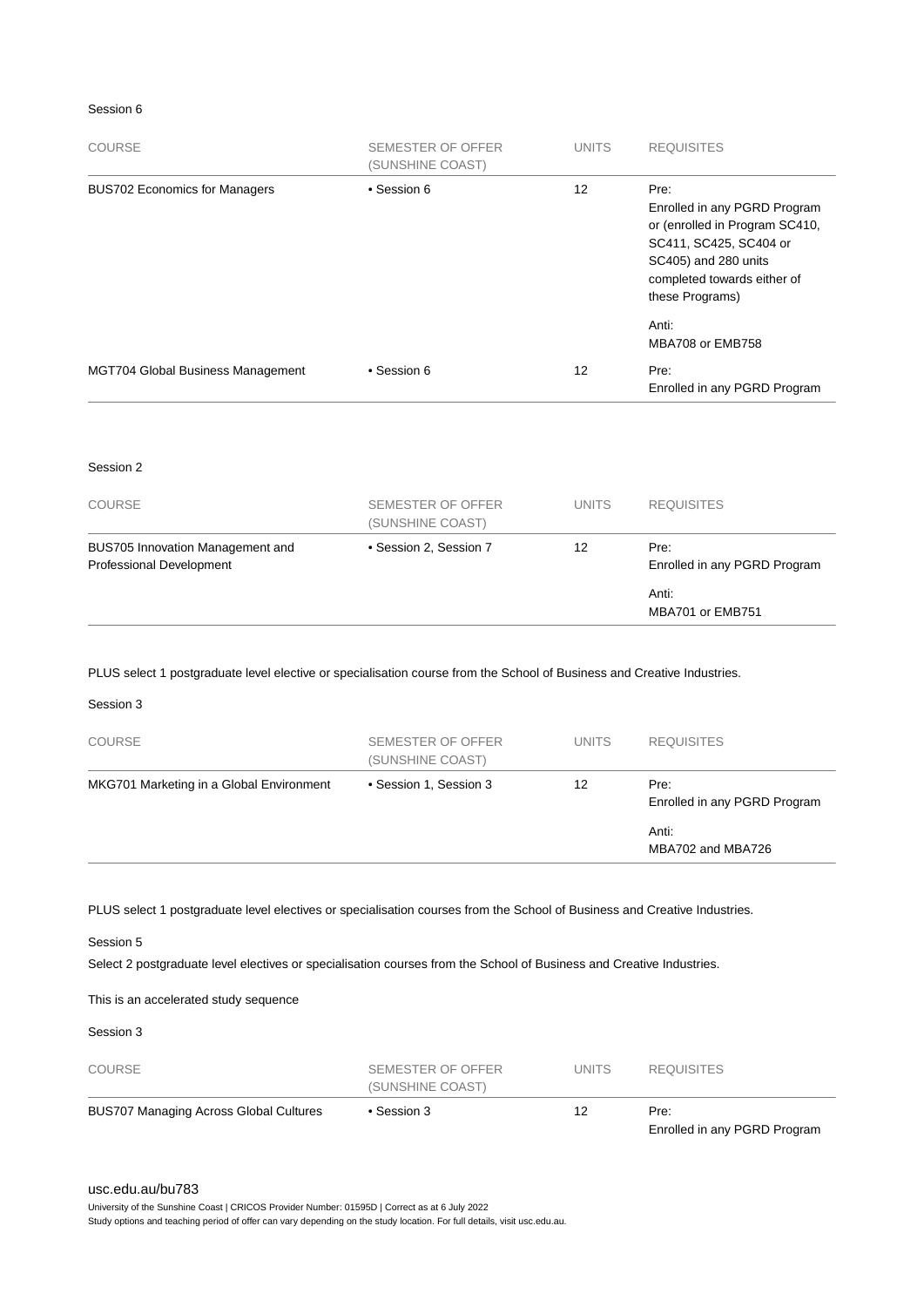|                        |    | Anti:<br>MBA723 or EMB773            |
|------------------------|----|--------------------------------------|
| • Session 1, Session 3 | 12 | Pre:<br>Enrolled in any PGRD Program |
|                        |    | Anti:<br>MBA702 and MBA726           |
|                        |    |                                      |

Session 5

Select 2 postgraduate level electives or specialisation courses from the School of Business and Creative Industries.

Session 6

| <b>COURSE</b>                        | <b>SEMESTER OF OFFER</b><br>(SUNSHINE COAST) | <b>UNITS</b> | <b>REQUISITES</b>                                                                                                                                                                   |
|--------------------------------------|----------------------------------------------|--------------|-------------------------------------------------------------------------------------------------------------------------------------------------------------------------------------|
| <b>BUS702 Economics for Managers</b> | • Session 6                                  | 12           | Pre:<br>Enrolled in any PGRD Program<br>or (enrolled in Program SC410,<br>SC411, SC425, SC404 or<br>SC405) and 280 units<br>completed towards either of<br>these Programs)<br>Anti: |
|                                      |                                              |              | MBA708 or EMB758                                                                                                                                                                    |
| MGT704 Global Business Management    | • Session 6                                  | 12           | Pre:<br>Enrolled in any PGRD Program                                                                                                                                                |

Session 7

| <b>COURSE</b>                                                       | SEMESTER OF OFFER<br>(SUNSHINE COAST) | <b>UNITS</b> | <b>REQUISITES</b>                    |
|---------------------------------------------------------------------|---------------------------------------|--------------|--------------------------------------|
| BUS705 Innovation Management and<br><b>Professional Development</b> | • Session 2, Session 7                | 12           | Pre:<br>Enrolled in any PGRD Program |
|                                                                     |                                       |              | Anti:<br>MBA701 or EMB751            |

PLUS select 1 postgraduate level elective or specialisation course from the School of Business and Creative Industries.

| Session 1                              |                                       |              |                                      |
|----------------------------------------|---------------------------------------|--------------|--------------------------------------|
| <b>COURSE</b>                          | SEMESTER OF OFFER<br>(SUNSHINE COAST) | <b>UNITS</b> | <b>REQUISITES</b>                    |
| BUS708 International Trade and Finance | • Session 1, Session 3, Session 7     | -12          | Pre:<br>Enrolled in any PGRD Program |

PLUS select 1 postgraduate level elective or specialisation course from the School of Business and Creative Industries.

Session 2

Select 2 postgraduate level electives or specialisation courses from the School of Business and Creative Industries.

#### [usc.edu.au/bu783](https://www.usc.edu.au/bu783)

University of the Sunshine Coast | CRICOS Provider Number: 01595D | Correct as at 6 July 2022 Study options and teaching period of offer can vary depending on the study location. For full details, visit usc.edu.au.